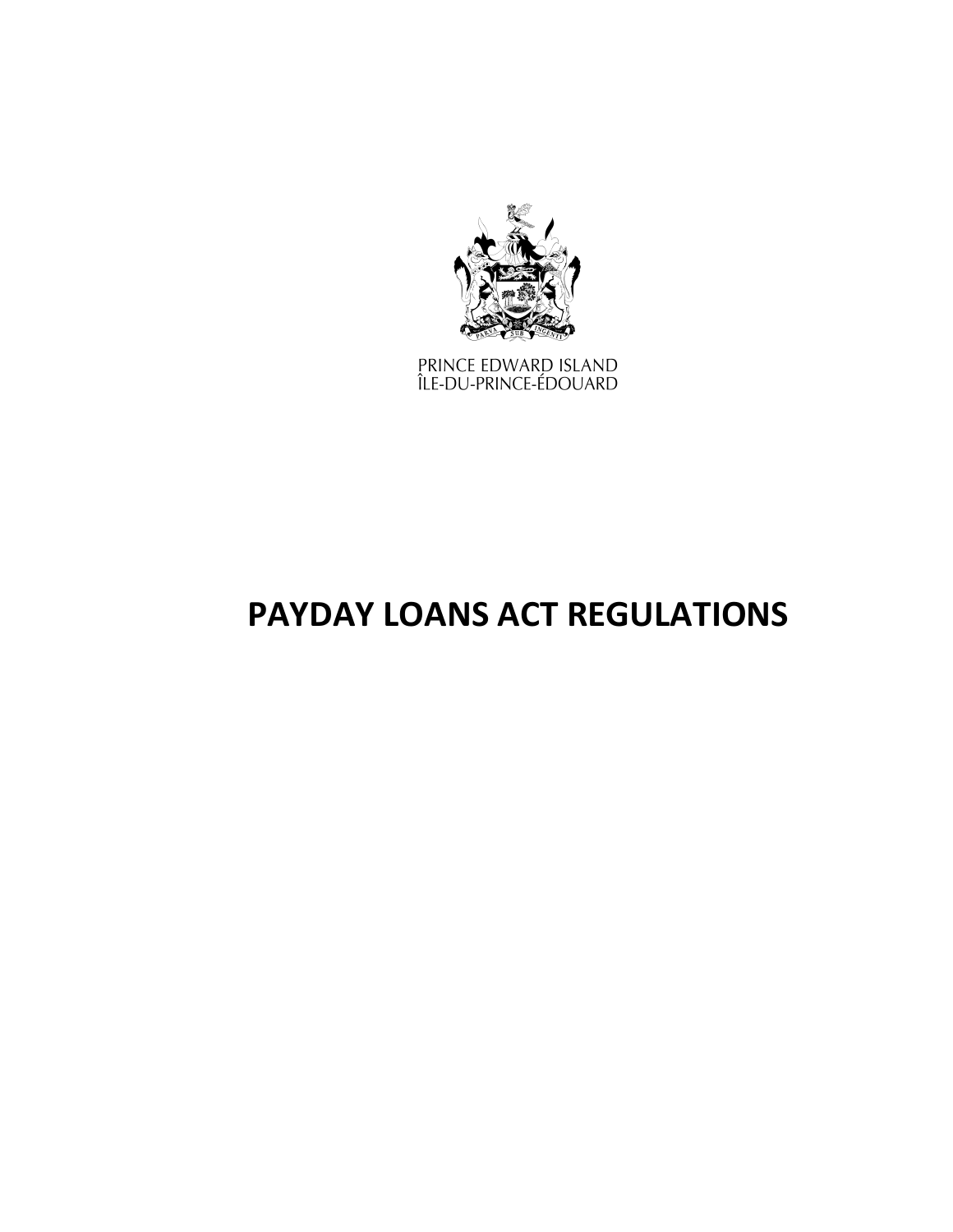# **PLEASE NOTE**

This document, prepared by the *[Legislative Counsel Office](http://www.gov.pe.ca/jps/index.php3?number=1027247)*, is an office consolidation of this regulation, current to July 31, 2020. It is intended for information and reference purposes only.

This document is *not* the official version of these regulations. The regulations and the amendments printed in the *Royal Gazette* should be consulted on the Prince Edward Island Government web site to determine the authoritative text of these regulations.

For more information concerning the history of these regulations, please see the *[Table of Regulations](https://www.princeedwardisland.ca/sites/default/files/publications/leg_table_acts.pdf)* on the Prince Edward Island Government web site (www.princeedwardisland.ca).

If you find any errors or omissions in this consolidation, please contact:

*Legislative Counsel Office Tel: (902) 368-4292 Email: legislation@gov.pe.ca*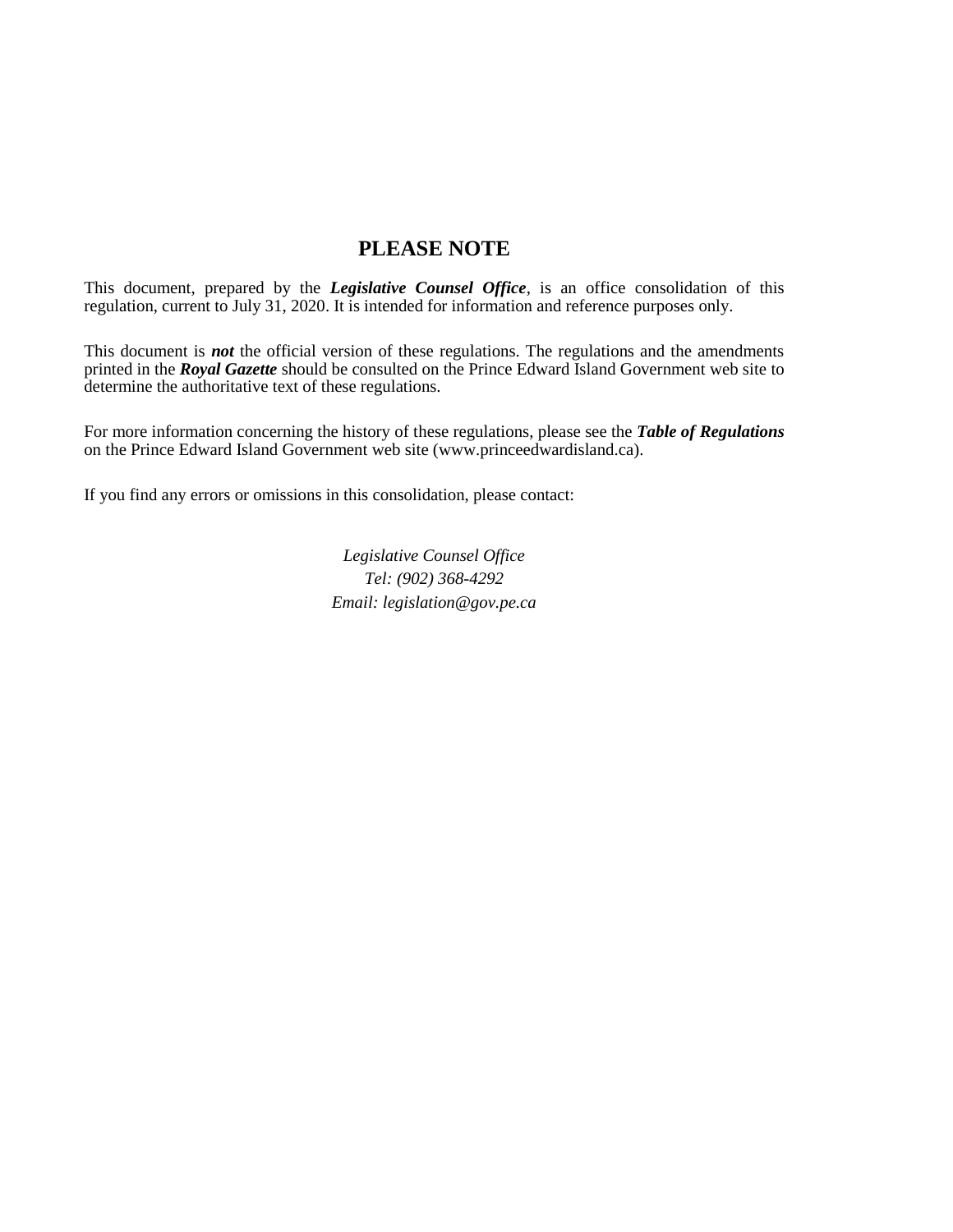

# **PAYDAY LOANS ACT**

**Chapter P-2.1**

# **REGULATIONS**

Pursuant to section 60 of the *Payday Loans Act* R*.*S.P.E.I. 1988, Cap. P-2.1, the Lieutenant Governor in Council made the following regulations:

# **DEFINITIONS**

# **1. Definitions**

In these regulations

- (a) "**Act**" means the *Payday Loans Act* R.S.P.E.I. 1988, Cap. P-2.1;
- (b) "**device**" means an instrument, including a debit card or a cheque, that the lender under a payday loan agreement uses to deliver or provide access to all or part of the advance to the borrower in a form other than cash;
- (c) "**remote payday loan agreement**" means a payday loan agreement entered into when
	- (i) the borrower is not present with the lender, if no loan broker assisted the borrower in obtaining the payday loan, or
	- (ii) the borrower is not present with the loan broker or the lender, if a loan broker assisted the borrower in obtaining the payday loan. *(EC67/13)*

# **LICENCES OR RENEWAL OF LICENCES**

# **2. Application process**

- (1) An applicant for a licence or renewal of a licence shall provide the Registrar with
	- (a) the legal name of the applicant;
	- (b) the address of each office that the applicant intends to operate when acting as a licensee;
	- (c) the names of the applicant registered under the *Partnership Act* R.S.P.E.I. 1988, Cap. P-1 that the applicant intends to use at any office when licensed and an indication of the address of each office at which the applicant intends to use each of the names when licensed; and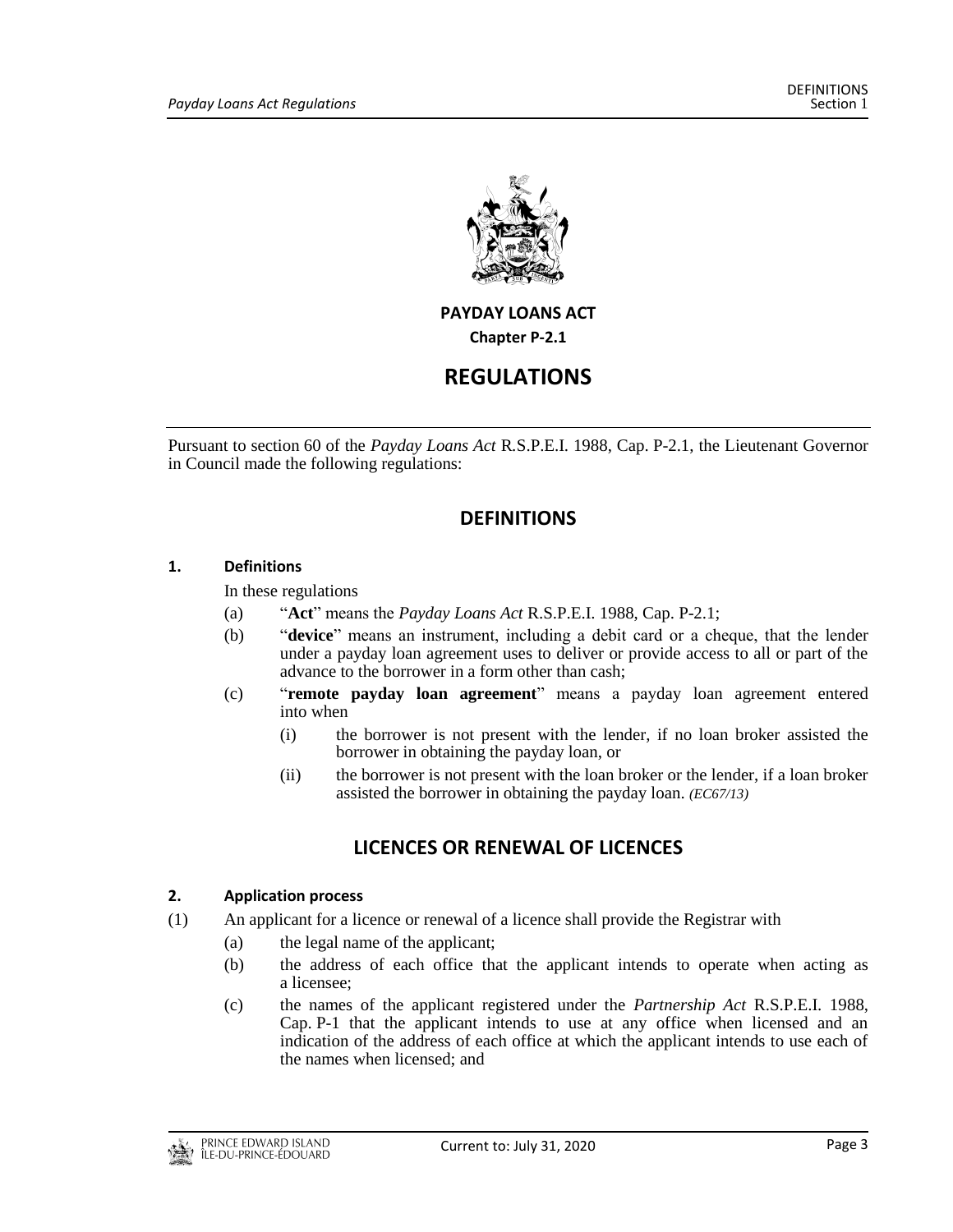(d) for each account that the applicant intends to maintain under section 11, the address of the branch of the institution in which the account is located, the account number of the account, an indication for which offices the applicant intends to use the account and the names of all persons with signing authority over the account.

# **Contents of application and fees**

- (2) An application for a licence or renewal of a licence shall
	- (a) contain, in the form that the Registrar specifies, the information that the Registrar specifies and that is relevant to the decision to be made by the Registrar as to whether to issue or renew the licence; and
	- (b) be accompanied by the fees required under section 37. *(EC67/13)*

### **3. Eligibility requirements**

The following are the prescribed requirements mentioned in subsections  $9(1)$  and  $10(1)$  of the Act for an applicant for a licence or renewal of a licence:

- (a) if the applicant is an individual, the applicant must be at least 18 years of age;
- (b) the applicant shall have paid the fees required under section 37;
- (c) if the applicant is a corporation, all of its officers and directors who are individuals must be at least 18 years of age;
- (d) if the applicant is a corporation, at least one officer or director of the corporation must be an individual who is ordinarily resident in Canada. *(EC67/13)*

### **4. Certificates of licence**

(1) Upon issuing a licence or a renewal of a licence, the Registrar shall give the licensee a certificate of licence for the licensee's main office and a certificate of licence for each of the licensee's branch offices, if any.

#### **Main office**

(2) If the licensee operates only one office, references in this section to the licensee's main office shall be read as references to that office of the licensee.

# **Contents of certificate**

- (3) A certificate of licence mentioned in subsection (1) shall include
	- (a) the licensee's legal name;
	- (b) if the licensee uses a name registered under the *Partnership Act* at the office in respect of which the certificate is given, the name used at that office;
	- (c) an indication of whether the licensee is a lender or a loan broker;
	- (d) the licence number of the licensee;
	- (e) the address of the office to which the certificate relates;
	- (f) if the licensee operates more than one office, an indication whether the office to which the certificate relates is the main office or a branch office; and
	- $(g)$  the expiry date of the term of the licence.

#### **Branch offices**

(4) At a licensee's main office and each of the licensee's branch offices, if any, the licensee shall post the certificate of licence that relates to the office so that the certificate is visible to persons immediately upon entering the office.

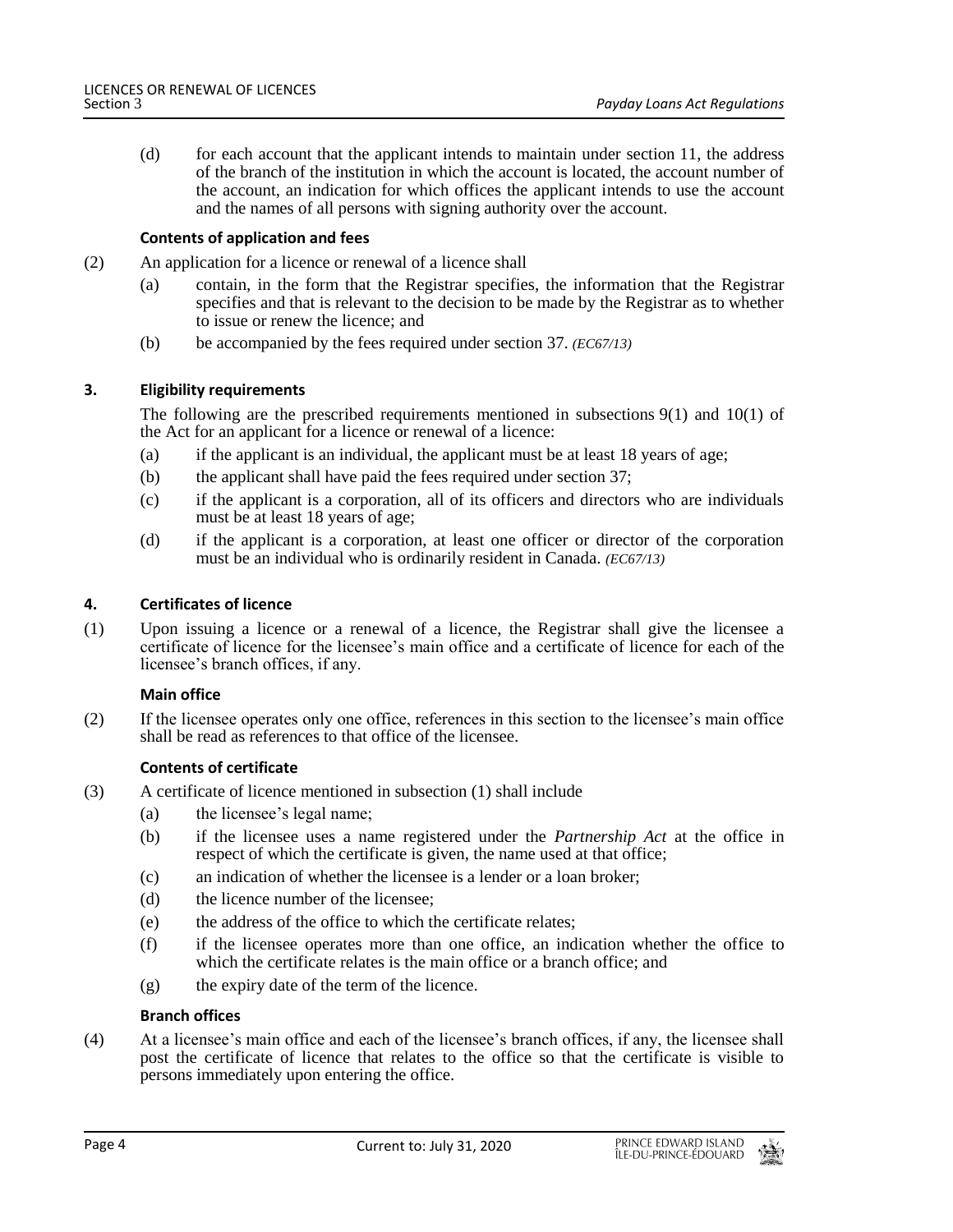#### **Remote agreement**

(5) If the licensee is a lender that offers to make a remote payday loan agreement with a borrower or is a loan broker that offers to assist a borrower in obtaining a remote payday loan agreement, the licensee shall communicate to the borrower the information that is required to be on the certificate of licence for the main office of the licensee as soon as the borrower makes contact with the licensee.

### **Revocation, cancellation, suspension or refusal**

- (6) If the Registrar revokes, suspends, cancels or refuses to renew the licence of a licensee, the licensee shall
	- (a) immediately return to the Registrar all certificates of licence that relate to the licensee's main office and branch offices, if any; and
	- (b) no longer communicate the information that subsection (5) required the licensee to communicate before the revocation, suspension, cancellation or the refusal to renew, as the case may be.

### **End of suspension**

- (7) If a suspension of a licence ends before the term of the licence would have otherwise expired, then, when the suspension ends,
	- (a) the Registrar shall immediately return to the licensee the certificates of licence mentioned in clause (6)(a); and
	- (b) the licensee shall immediately resume complying with subsection (4) or (5), as the case may be.

### **Return of certificate**

(8) A person who is required to return a certificate of a licence to another person under clause  $(6)(a)$  or  $(7)(a)$  shall do so using a form of delivery that provides proof of delivery. *(EC67/13)*

# **5. Conditions of licence**

The following are conditions of a licence:

- (a) at each office authorized by the licence, the licensee shall display and provide educational materials about the payday lending industry, financial planning, the Act and the regulations that the Registrar approves and that are visible to borrowers immediately upon entering the office;
- (b) if the licensee is a lender that offers to make a remote payday loan agreement with a borrower or is a loan broker that offers to assist a borrower in obtaining a remote payday loan agreement, the licensee shall
	- (i) communicate to the borrower, as soon as the borrower makes contact with the licensee, that the educational materials described in clause (a) are available, and
	- (ii) at the request of the borrower, immediately provide the educational materials to the borrower;
- (c) if the licensee is a corporation, all of its officers and directors who are individuals must be at least 18 years of age;
- (d) if the licensee is a corporation, at least one officer or director of the corporation must be an individual who is ordinarily resident in Canada. *(EC67/13)*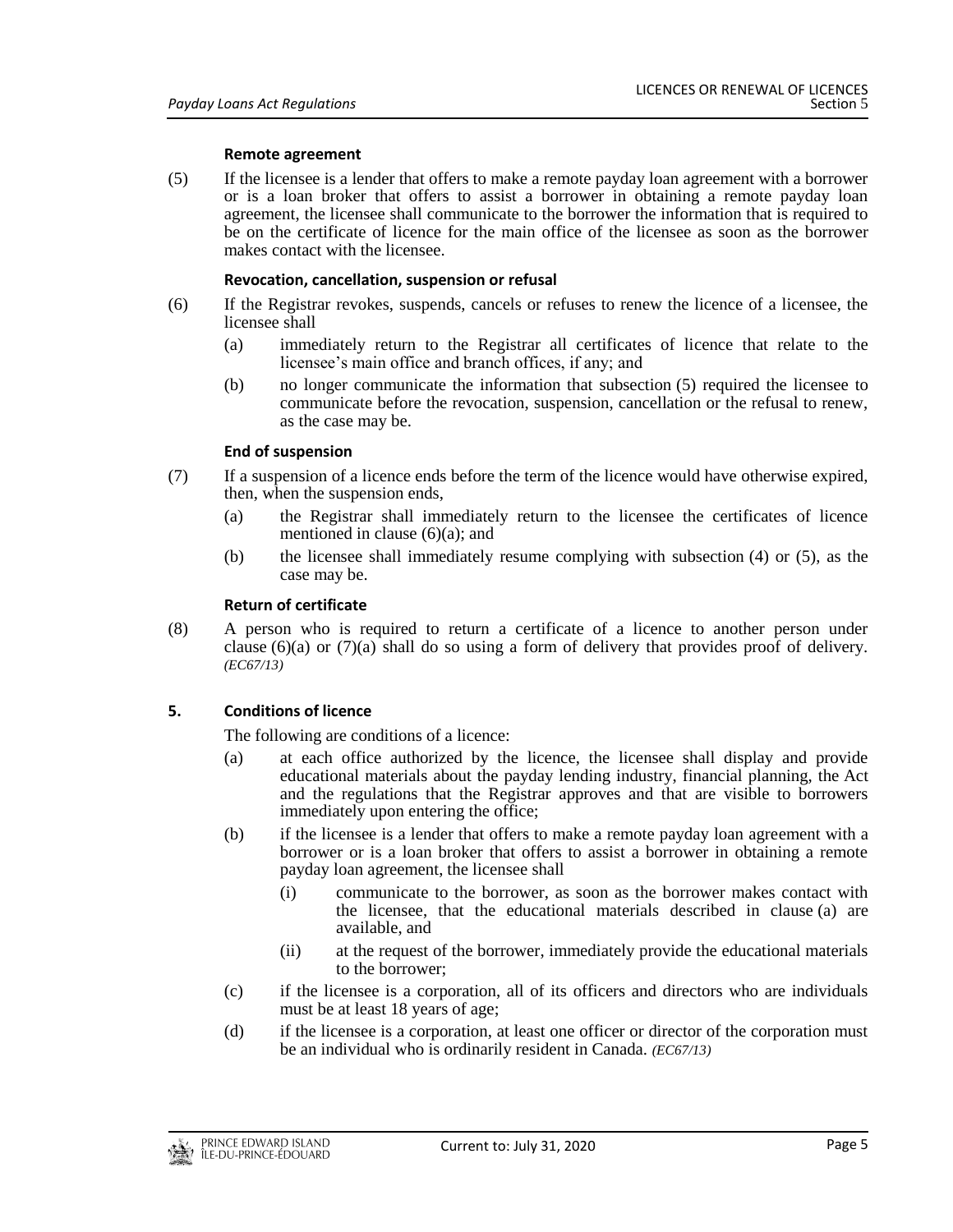## **6. Transition, licences**

The time prescribed for the purposes of subsection  $18(1)$  of the Act is 120 days after the day that subsection comes into force. *(EC67/13)*

### **7. Time for further application**

The time prescribed for the purposes of clause 19(a) of the Act is 12 months. *(EC67/13)*

#### **8. Change of information**

(1) If there is a change to any of the information that was included in an application for a licence or renewal of a licence after the applicant makes the application, whether or not the Registrar has issued or renewed the licence, the applicant or the licensee shall notify the Registrar, in writing, within five days after the change occurs and shall set out the nature of the change.

#### **Other notice of the change**

(2) Subsection (1) does not apply if any other provision of the Act or the regulations requires the applicant or the licensee to give notice of the change to the Registrar. *(EC67/13)*

# **GENERAL REGULATION OF LICENSEES**

#### **9. Name of licensee**

(1) A licence shall not authorize the licensee to operate an office except under the licensee's legal name or a name of the licensee registered under the *Partnership Act* R.S.P.E.I. 1988, Cap. P-1.

#### **More than one office**

(2) A licence shall not authorize the licensee to operate any office under more than one name registered under the *Partnership Act*, but the name registered under that Act under which the licensee operates any one office may be different from the name registered under that Act under which the licensee operates any other office. *(EC67/13)*

#### **10. Location of offices**

(1) A licensee shall maintain at least one office that is physically located in Prince Edward Island.

#### **Dwelling**

(2) A licence shall not authorize the licensee to operate an office from a dwelling.

#### **Address for service**

(3) A licensee shall maintain an address for service that is in Prince Edward Island. *(EC67/13)*

#### **11. Bank account or similar account**

- (1) A licensee shall, in respect of the activity for which the licensee is licensed, maintain an account that
	- (a) is in the legal name of the licensee; and
	- (b) is located in Canada

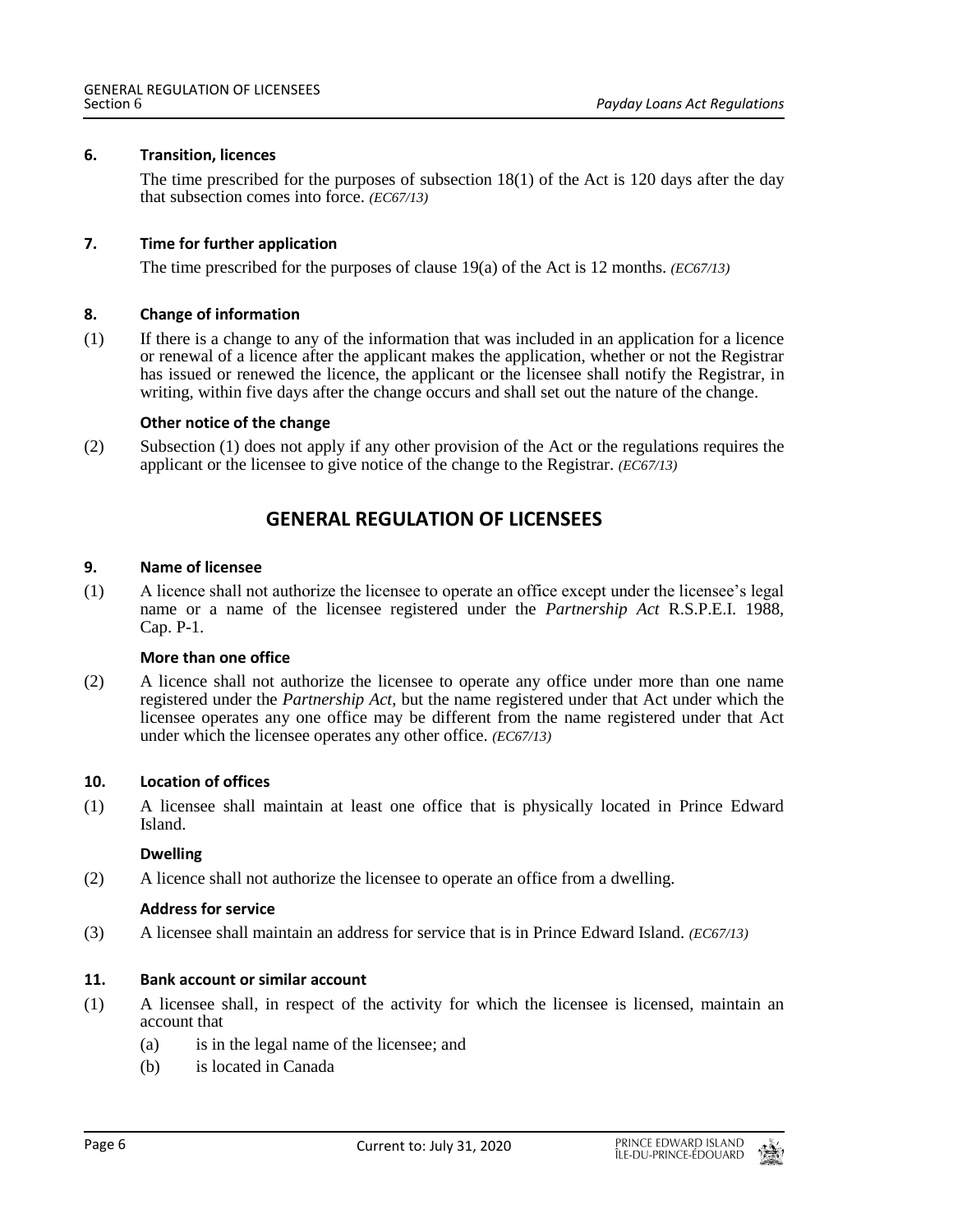- (i) in a bank or an authorized foreign bank within the meaning of section 2 of the *Bank Act* (Canada), or
- (ii) in a credit union as defined in the *Credit Unions Act* R.S.P.E.I. 1988, Cap C-29.1.

#### **More than one account**

(2) A licensee may maintain more than one account under subsection (1) but shall not use more than one such account for any one of the licensee's offices.

#### **Deposits and disbursements**

(3) The licensee shall ensure that all amounts that the licensee receives or disburses in connection with the activity of the licensee for which an account mentioned in subsection (1) is maintained are deposited into or disbursed from the account, as the case may be.

### **Notification of change**

(4) If there is any change in respect of an account mentioned in subsection (1), including a change in the address of the branch of the institution in which the account is located, the offices for which the licensee uses the account or the persons who have signing authority over the account, the licensee shall notify the Registrar in writing of the change and the nature of the change within five days after the change occurs. *(EC67/13)*

# **12. Documents and records**

(1) A licensee shall keep all documents and records relating to the activity in respect of which the licensee is licensed separate and apart from the documents and records of any other activity that the licensee conducts and shall keep them in electronic or paper form at the office authorized by the licence to which they relate.

#### **Records retention**

(2) The licensee shall keep the documents and records at the office required under subsection (1) for a time period of at least two years from the end of the term of the payday loan agreement to which they relate. *(EC67/13)*

# **13. Disclosure to Registrar**

(1) Upon request, a licensee shall provide information to the Registrar that is relevant to the administration of the Act.

#### *Idem*

(2) If the Registrar so requests, the licensee shall provide the information in a form that is verified by affidavit.

# *Idem*

(3) Within three months of the end of the licensee's fiscal year, a licensee shall file with the Registrar a financial statement in respect of the activities, during the fiscal year, of the business for which the licensee is licensed.

# *Idem*

(4) The Registrar may require licensees to provide information to the Registrar about their business, including financial information, within the time and in the manner that the Registrar specifies. *(EC67/13)*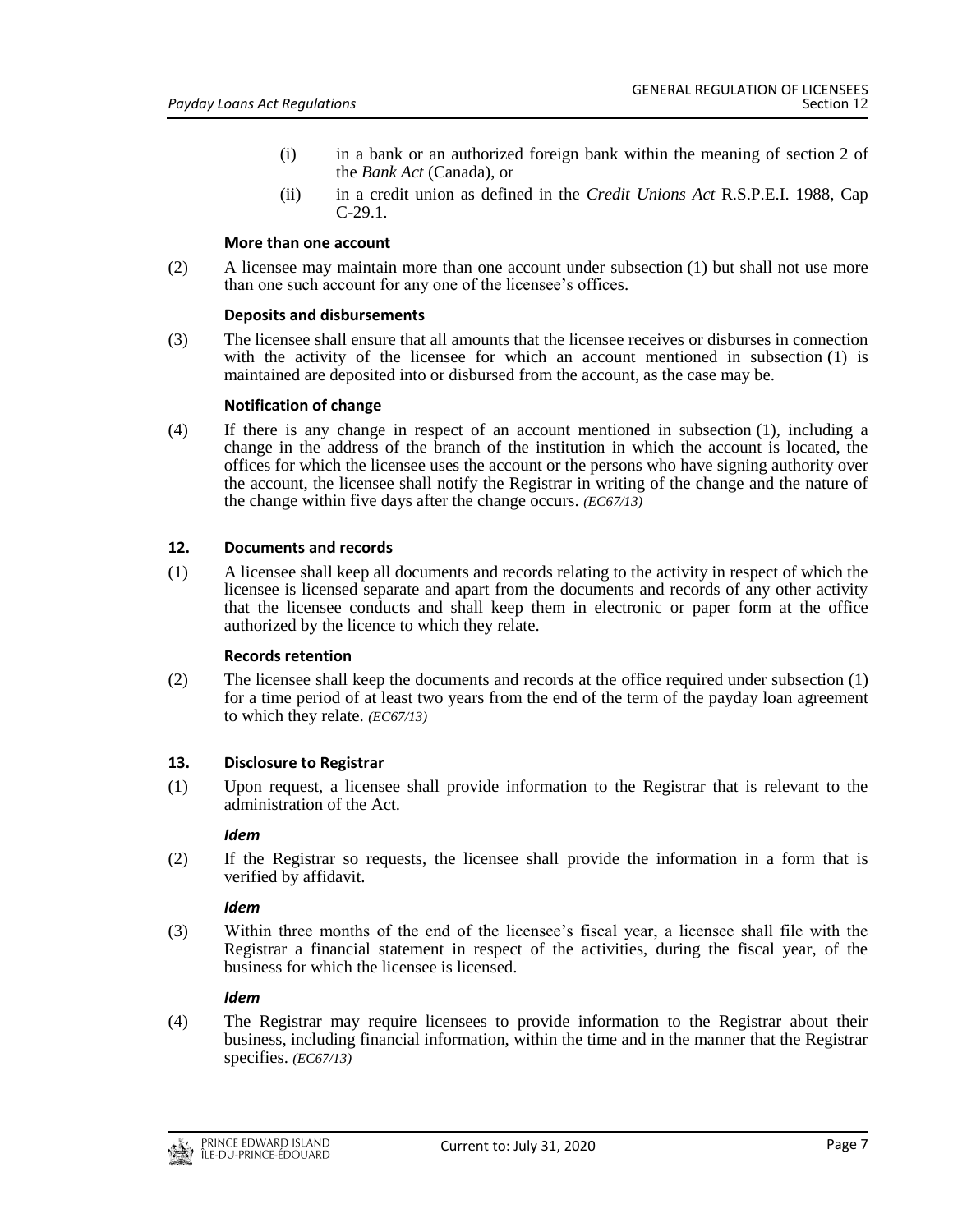# **PROTECTION OF BORROWERS**

#### **14. Poster for payday loans**

(1) A licensee shall display a poster in English at each of the offices authorized by the licence and shall ensure that the poster is visible to borrowers immediately upon entering the office and that it complies with this section.

### **Minimum width and length**

(2) The poster shall be of a minimum size of 61 centimetres in width by 76 centimetres in length.

### **Contents**

- (3) The poster shall consist of the following with respect to a payday loan agreement that the licensee offers to make with a borrower, if the licensee is a lender, or that the licensee offers to assist a borrower in obtaining, if the licensee is a loan broker, and shall not include anything else:
	- (a) a heading setting out
		- (i) the words "Maximum Allowable Cost per \$100 Borrowed:" in 144 point font, and
		- (ii) the amount "\$15" in 144 point font, immediately below the text described in subclause (i);
	- (b) a heading setting out
		- (i) the words "Our cost per \$100 borrowed:" in 72 point font, and
		- (ii) the total cost of borrowing per each \$100 advanced under the agreement in 144 point font, immediately below the text described in subclause (i);
	- (c) a subheading in 54 point font with the words "Example: Your \$300 loan for  $14 \text{ days}$ ";
	- (d) the following in 54 point font:
		- (i) the words "Amount Advanced \$300.00", and
		- (ii) the words "Total Cost of Borrowing" followed by the total cost of borrowing per each \$300 advanced under the agreement;
	- (e) a horizontal line extending across the width of the text on the poster immediately below the text described in clause (d);
	- (f) the following in 54 point font: the words "Total You Repay" followed by the total of \$300 plus the total cost of borrowing per each \$300 advanced under the agreement;
	- (g) the words "This poster is required under the *Payday Loans Act*" in 36 point font.

#### **Communication for remote lending**

(4) If a licensee is a lender that offers to make a remote payday loan agreement with a borrower or is a loan broker that offers to assist a borrower in obtaining a remote payday loan agreement, the licensee shall communicate to the borrower the information required by subsection (3) for the poster before discussing with the borrower anything about payday loans. *(EC67/13; 390/20)*

# **15. Advertising**

(1) Any licensee who makes representations in respect of a payday loan, or causes representations to be made in respect of a payday loan, in an advertisement shall do so in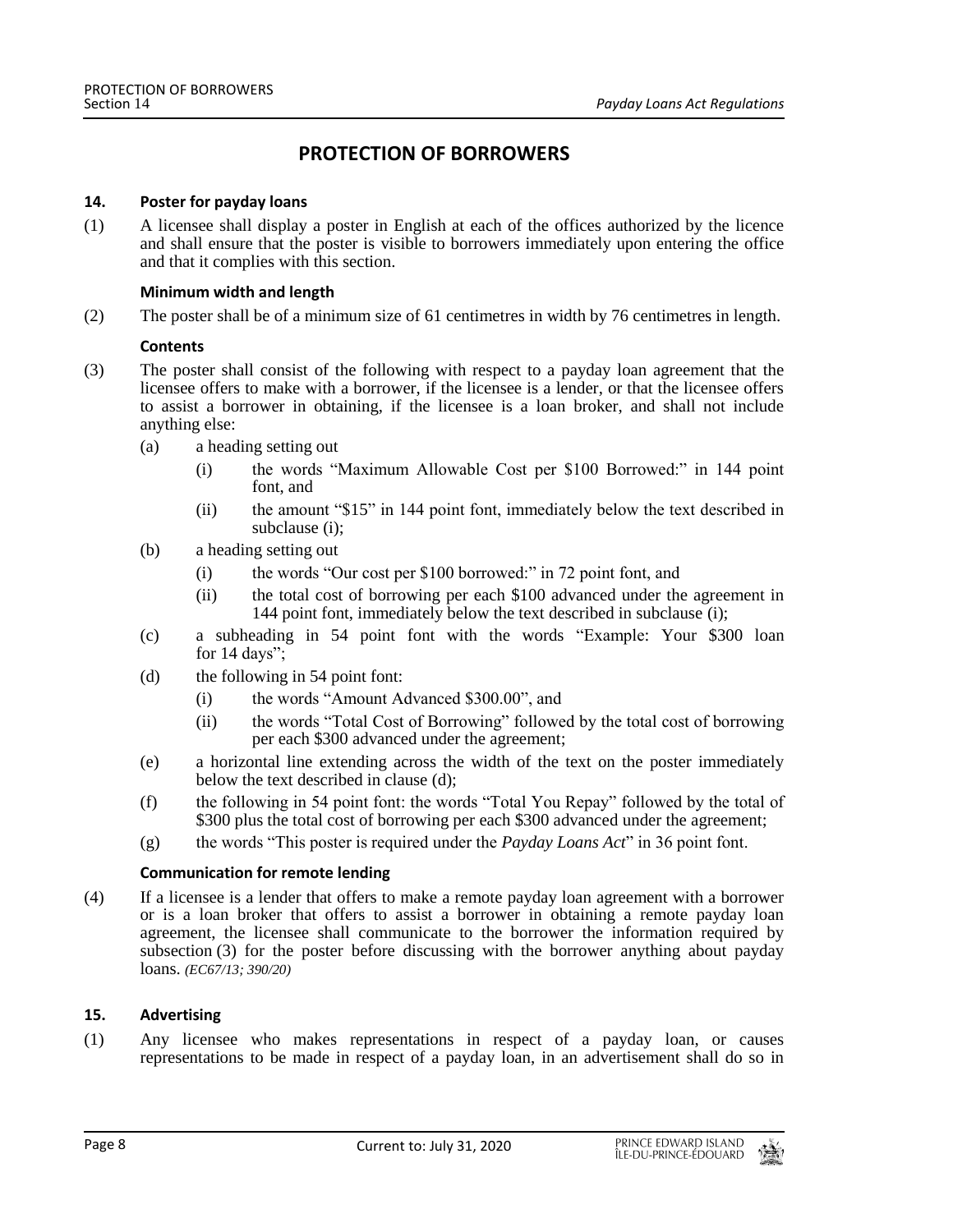accordance with this section, regardless of whether the representations are made orally, in writing or in any other form.

# **Cost of borrowing disclosure**

- (2) If an advertisement about a payday loan mentions cost of borrowing, the amount advanced, the repayment of the loan or the term of a payday loan agreement, the advertisement shall also disclose the following information:
	- (a) the maximum allowable cost of borrowing under payday loan agreements is \$15 per each \$100 advanced;
	- (b) the actual cost of borrowing per each \$100 advanced under the payday loan agreement that the licensee offers or that the licensee offers to assist the borrower in obtaining;
	- (c) the cost of borrowing described in clause (b) applied to \$300 advanced for a term of 14 days;
	- (d) the cost of borrowing under the agreement mentioned in clause (b), expressed as a total amount;
	- (e) the term of the agreement mentioned in clause (b), expressed in days;
	- (f) the amount of the advance under the agreement mentioned in clause (b);
	- (g) the total amount that the borrower is required to pay under the agreement mentioned in clause (b). *(EC67/13; 390/20)*

# **16. Registrar's approval before publication**

If, under subsection 50(4) of the Act, the Registrar requests a licensee to submit all statements to the Registrar for approval before publication, the time period prescribed for the purposes of subsection 50(5) of the Act is six months. *(EC67/13)*

# **17. Information to borrower**

(1) Before the parties enter into a payday loan agreement, the lender shall ensure that the borrower is informed orally or in writing of all the means available for obtaining a payday loan from the lender.

# **Advance to be provided by means selected by borrower**

(2) The lender shall ensure that the advance is provided to the borrower using the means that the borrower selects.

#### **Facilitating contravention**

(3) No loan broker shall facilitate a contravention of subsection  $(1)$  or  $(2)$ .

#### **Repayment of advance**

(4) If a lender contravenes subsection (1) or (2), the borrower is only required to repay the advance to the lender and is not liable to pay the cost of borrowing. *(EC67/13)*

# **18. Cost of borrowing**

- (1) The following amounts are prescribed as included in the cost of borrowing with respect to a payday loan agreement:
	- (a) any amount that must be paid by the borrower to process a payment provided by the borrower under the agreement;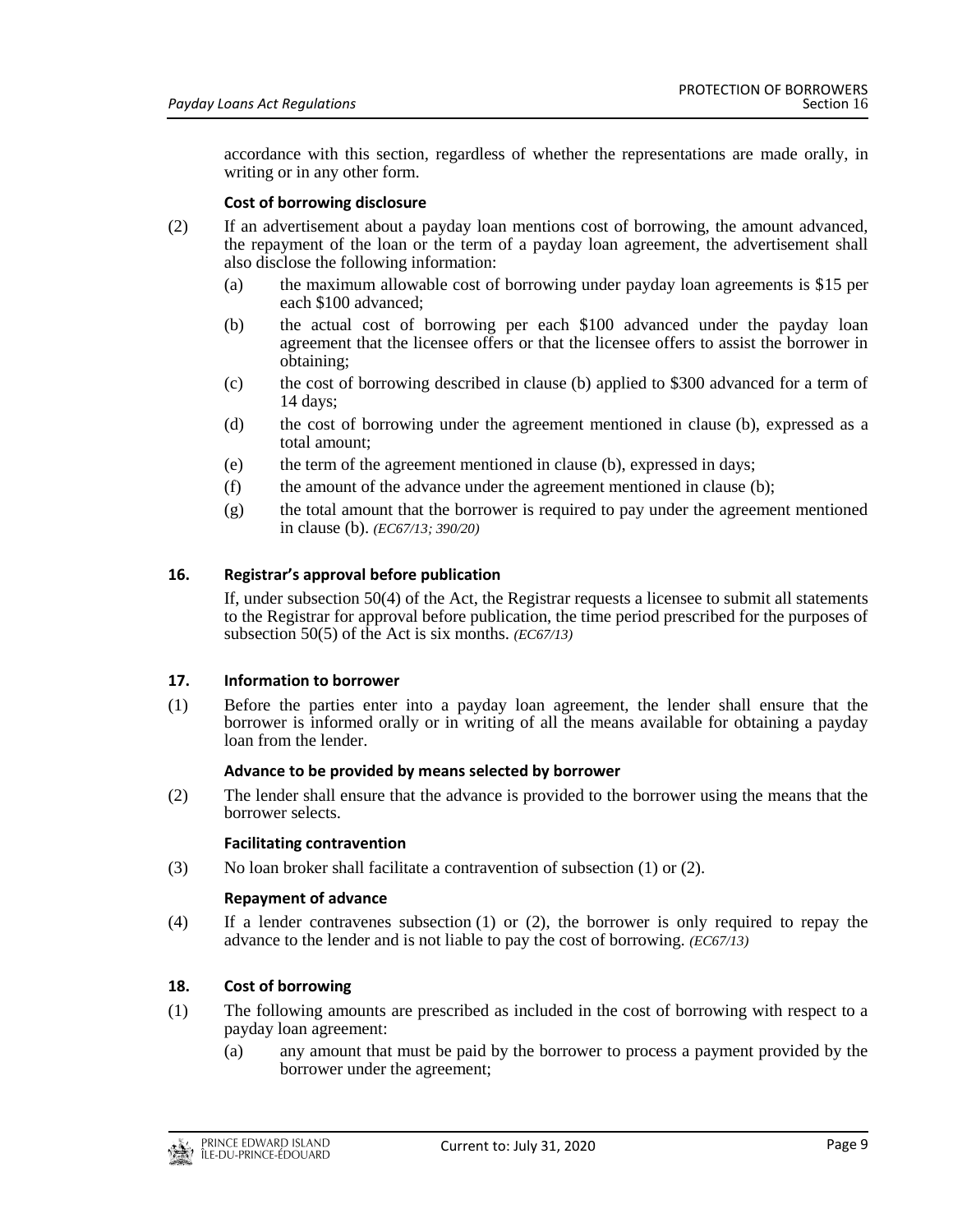- (b) any other amount that is connected directly or indirectly to the payday loan agreement and,
	- (i) that the borrower has paid upon entering into the agreement, or
	- (ii) that the borrower is obliged to pay upon entering into the agreement.

# **Inclusion of amounts paid or obliged to pay in relation to a device**

(2) Without limiting the generality of clause (1)(b), the amount described in that clause includes any amount the borrower paid or is obliged to pay in relation to a device. *(EC67/13)*

### **19. Contents of payday loan agreements**

- (1) For the purposes of subsection 27(1) of the Act, a payday loan agreement shall include the following:
	- (a) the following table, which is set out on the first page of the agreement and which does not include anything else:

| <b>Details of Payday Loan Agreement</b>   |   |
|-------------------------------------------|---|
| <b>Amount Borrowed</b>                    | A |
| Term of the Agreement in Days             | B |
| <b>Total Cost of Borrowing</b>            | C |
| Maximum Allowable Cost per \$100 Borrowed | D |
| Cost per \$100 Borrowed                   | Е |
| Total Amount Due under the Agreement      | F |
| Payment Due Date                          | G |
| Borrower's Signature                      | H |

where,

- $A =$  the amount of money transferred to the borrower under the agreement,
- $B =$  the term of the agreement in days,
- $C =$  the cost of borrowing expressed as a total amount,
- $D = $15$  per \$100 borrowed,

 $E =$  the actual cost of borrowing expressed as an amount per \$100 advanced under the agreement,

 $F =$  the total of all payments that the borrower is required to make in connection with the agreement,

 $G$  = the date at which the borrower is required to pay amount F, and

 $H =$  the borrower's signature;

- (b) the date of the agreement;
- (c) the borrower's signature and name and, if any, the borrower's address and telephone number;
- (d) the signature and legal name of the lender under the agreement;
- (e) the name, if any, registered under the *Partnership Act* for the office from which the lender entered into the agreement, the address of that office, the telephone number of that office and information respecting other ways, if any, in which the borrower can contact the lender, such as facsimile number and e-mail address;
- (f) if a loan broker assisted the borrower in obtaining the payday loan under the agreement,
	- (i) the legal name of the loan broker, and

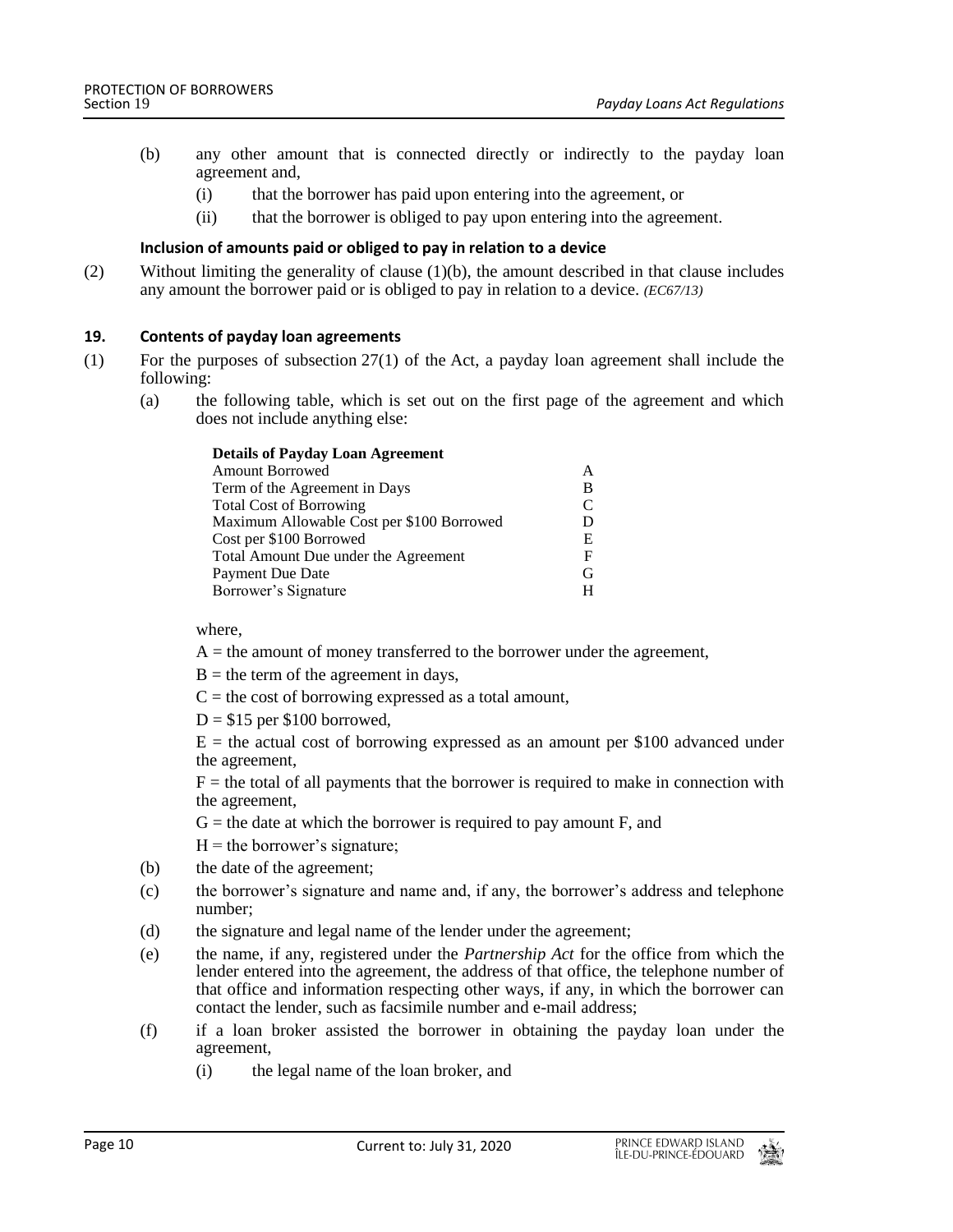- (ii) the name, if any, registered under the *Partnership Act* for the office from which the loan broker assisted the borrower, the address of that office, the telephone number of that office and information respecting other ways, if any, in which the borrower can contact the loan broker, such as facsimile number and e-mail address;
- (g) if the lender delivers or provides access to all or part of the advance to the borrower by way of a device, the following information about the device:
	- (i) information about where the borrower can access the terms and conditions governing the device, if the device is not a cheque,
	- (ii) an indication of the restrictions or exclusions of use, if any, related to the device, if the device is not a cheque,
	- (iii) instructions on how to use the device, if the device is not a cheque,
	- (iv) a statement that there may be a transaction charge for using the device,
	- (v) information about how the borrower can verify the amount of the balance on the device or accessible by the device, if the device is not a cheque,
	- (vi) if the device is not a cheque, a statement that the borrower may request the lender or the loan broker that assisted the borrower in obtaining the payday loan to disclose the balance on the device or accessible by the device and that the licensee who receives the request shall make the disclosure at no charge to the borrower
	- (vii) the process for the borrower to obtain a replacement for the device and the amount, if any, that the borrower is required to pay for the replacement,
	- (viii) if the device is not a cheque, whether or not the device that the borrower obtains from the lender can be used under a subsequent payday loan agreement that the borrower enters into with the lender;
- (h) the methods by which the borrower may make payment to the lender;
- (i) the statements set out in subsection (2) in the language of the agreement;
- (j) a statement that the borrower is entitled to receive a copy of the agreement by requesting it at any time before the end of one year from the end of the term of the agreement from,
	- (i) the lender, if no loan broker has assisted the borrower in obtaining the payday loan, or
	- (ii) the loan broker who assisted the borrower in obtaining the payday loan;
- (k) information for contacting the Registrar, including an address, facsimile number and telephone number, as well as a toll-free number, if any;
- (l) the website address of Consumer Services (Government of Prince Edward Island).

# **Statements**

(2) The statements mentioned in clause  $(1)(i)$  are the following:

# **ATTENTION**

This payday loan is intended to address short-term financial needs. The cost of borrowing for this loan may be significantly higher than the cost of borrowing from other lenders.

# **YOUR CANCELLATION RIGHTS UNDER THE** *PAYDAY LOANS ACT*

You may cancel the agreement within two business days of entering into it. You do not have to give a reason for cancelling the agreement.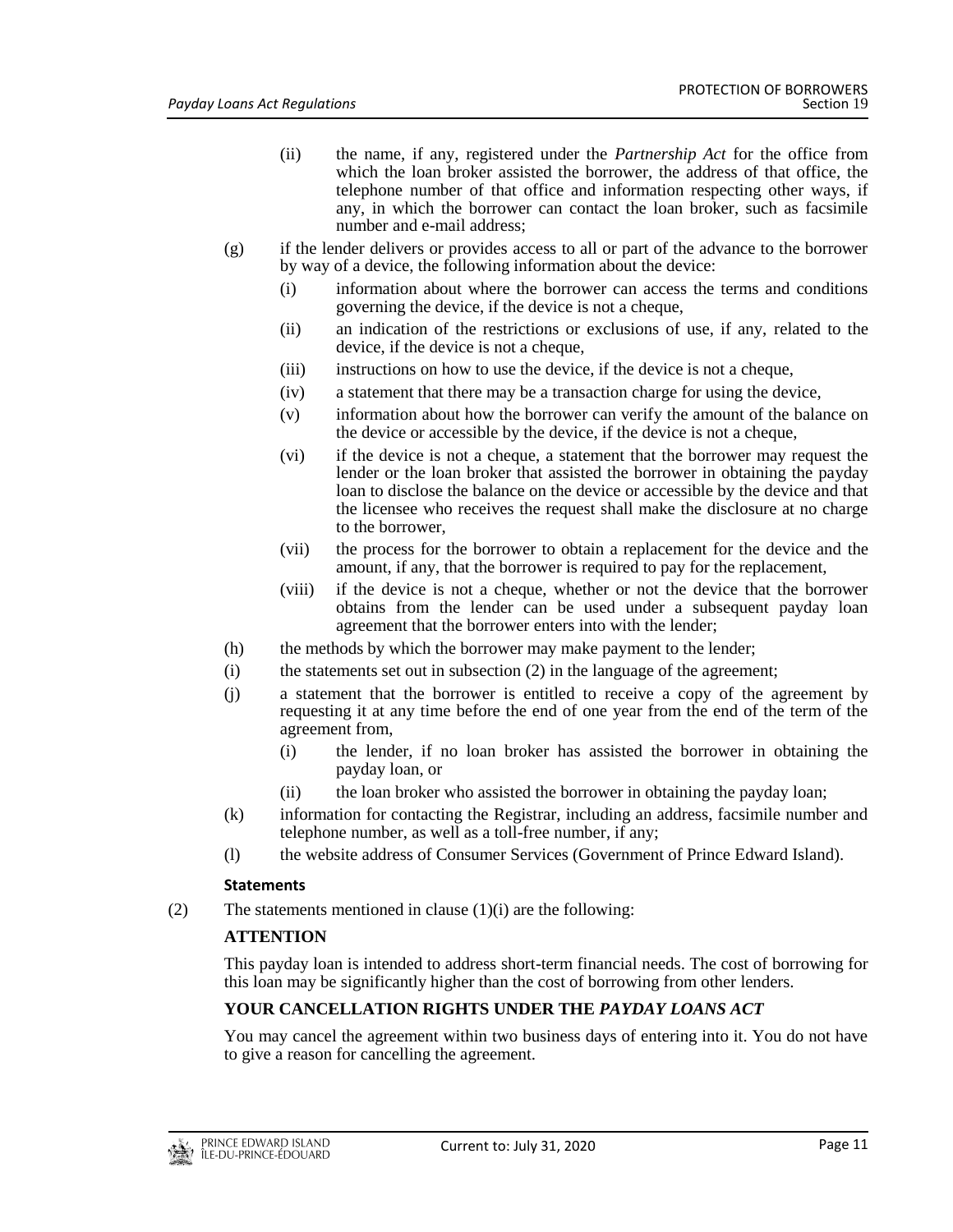To cancel the agreement, you must provide your notice of cancellation, together with the amount you borrowed, to the business you dealt with to get your loan. If you have made any payments under the loan, the lender must return those payments to you at the earliest reasonable opportunity.

You may cancel the agreement at any time if you are not provided with the loan or with a copy of this agreement that complies with the Act when you enter into the agreement. For remote payday loan agreements, you may cancel the agreement at any time if the lender did not deliver instructions for transfer on the date of the loan agreement or if you are not provided with a copy of this agreement that complies with the Act when you enter into the agreement. You do not have to give a reason for cancelling the agreement.

\* A remote payday loan agreement is one in which the borrower is not present with the lender or the loan broker when the payday loan agreement is made (for example a loan made over the Internet or by phone).

# **REFUNDS UNDER THE** *PAYDAY LOANS ACT*

Under certain circumstances, you may demand a refund of a payment you made under a payday loan agreement within one year of having made that payment. If the licensee has received a payment to which it is not entitled or if a payday lender was not licensed as required, you are entitled to a refund of the cost of borrowing that you paid. To obtain a refund you must give a notice demanding it to the business that you dealt with to get your payday loan. Your notice must set out your demand for the refund and the reason for it, as well as your name and telephone number. Note that the business has two

business days to provide the refund to you. You may choose to collect your refund in person or have it mailed to you.

Please contact Consumer Services (Government of Prince Edward Island) for more information on when you may be entitled to a refund and how to make your demand for a refund. You may contact Consumer Services at 1-800-658-1799.

#### **Font**

(3) For the purposes of subsection 27(1) of the Act, it is a prescribed requirement that a payday loan agreement be in at least 12 point font and that headings in the agreement be in at least 14 point font.

#### **Availability and accessibility**

(4) Before a borrower enters into a remote payday loan agreement, the lender shall ensure that the agreement is available and accessible in a manner that ensures that the borrower has accessed it and is able to retain and print it.

#### **Consent**

(5) In a remote payday loan agreement, after complying with subsection (4) and before delivering the advance to the borrower, the lender shall ensure that the borrower has consented to entering into the agreement in a manner that allows the lender to prove that the borrower has so consented.

#### **Facilitate compliance**

(6) If a loan broker assisted the borrower in obtaining the payday loan, the loan broker shall facilitate compliance with subsections (4) and (5). *(EC67/13; 390/20)*

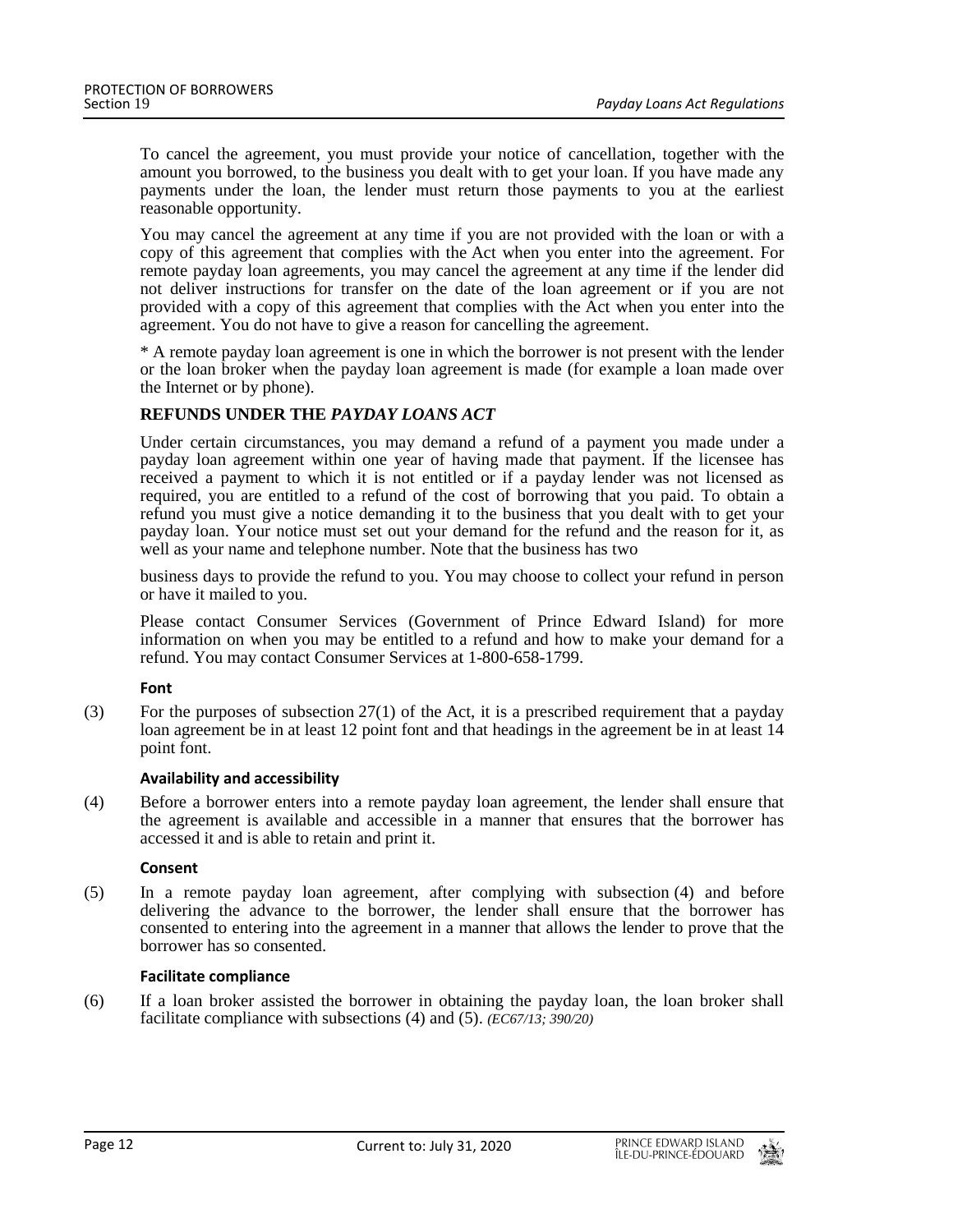# **20. Cancellation**

- (1) A borrower under a payday loan agreement who cancels the agreement under subsection 28(1) of the Act shall give the notice required by subsection 28(2) of the Act to
	- (a) the lender if no loan broker has assisted the borrower in obtaining the payday loan; or
	- (b) the loan broker who assisted the borrower in obtaining the payday loan.

#### **Timing of repayment**

(2) At the time of giving the notice, the borrower shall repay the advance, as required by clause  $40(3)(b)$  of the Act.

#### **Compliance with settlement or decision**

(3) The lender shall comply with clause  $40(3)(a)$  of the Act at the earliest reasonable opportunity after the borrower gives the notice.

#### **Cancellation**

(4) If a loan broker assisted the borrower in obtaining the payday loan, the loan broker shall facilitate compliance with subsection (3). *(EC67/13)*

### **21. Copy of payday loan agreement**

- (1) In addition to the copy of the payday loan agreement that a borrower under the agreement receives under subsection 27(1) of the Act, the borrower may, at any time before the end of one year from the end of the term of the agreement, request a copy of the agreement from
	- (a) the lender if no loan broker has assisted the borrower in obtaining the payday loan; or
	- (b) the loan broker who assisted the borrower in obtaining the payday loan.

#### **Requests by borrower**

(2) The borrower may make the request orally or in writing.

#### **Compliance with request**

- (3) The licensee shall provide the requested copy of the agreement to the borrower within
	- (a) the first day after the time that the licensee receives the request, if the licensee is open for business on that day; or
	- (b) the next day that the licensee is open for business following the first day described in clause (a), if the licensee is not open for business on that first day.

#### **No fee for first request**

(4) The licensee shall not charge any fee for providing the requested copy of the agreement to the borrower the first time that the borrower requests a copy of the agreement under subsection (1). *(EC67/13)*

# **22. Deemed delivery of advance**

(1) Under a remote payday loan agreement, the lender is deemed to have complied with subsection 27(2) of the Act if the lender delivers instruction to the lender's financial services provider to transfer the amount of the advance to the borrower on the same day on which the agreement is entered into by both the borrower and the lender.

#### **Financial services provider**

(2) For the purposes of subsection (1), "financial services provider" includes a bank listed in Schedule I, II or III of the *Bank Act* (Canada), a treasury branch, a credit union, a trust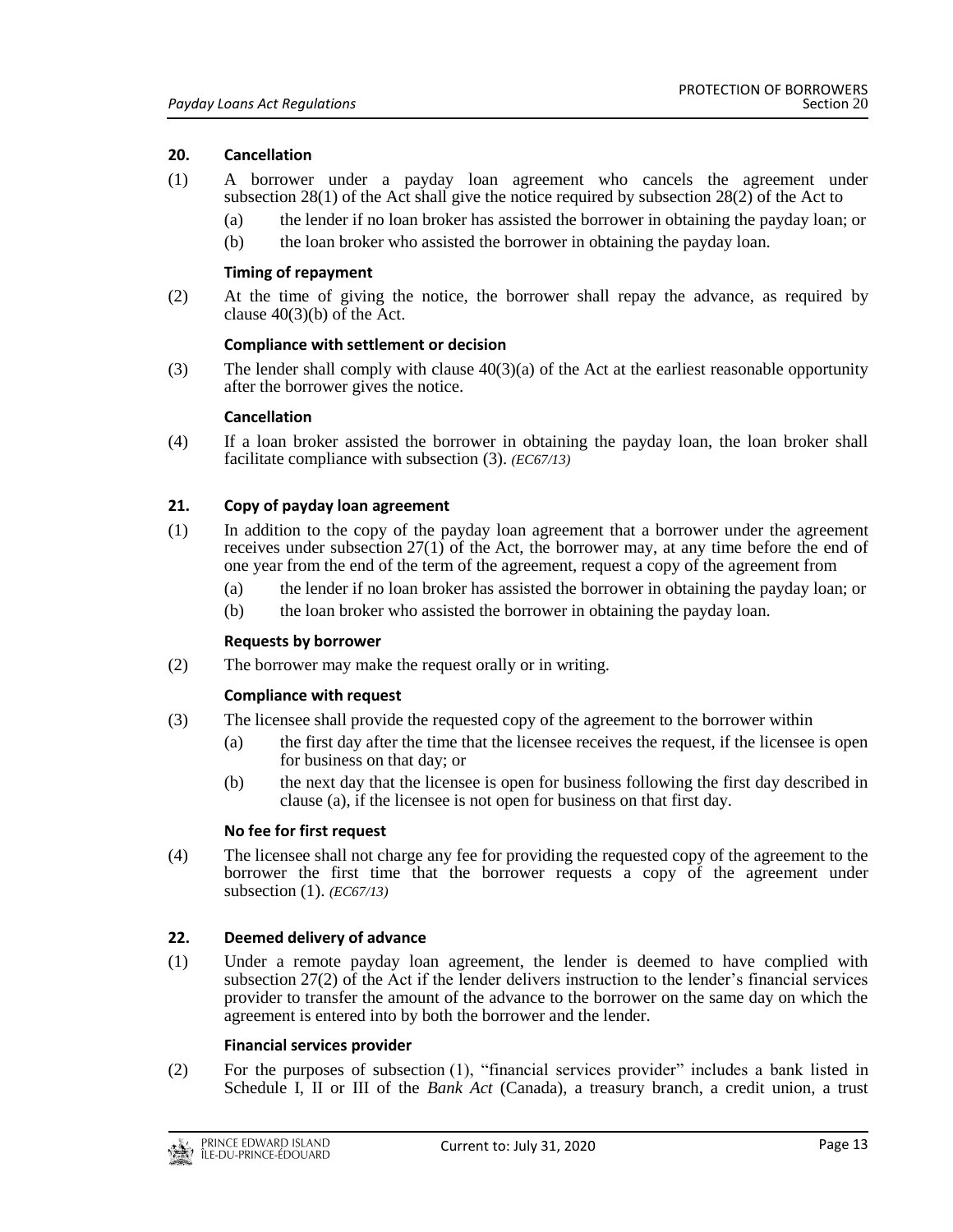company or loan corporation registered under the *Extra-Provincial Corporations Registration Act* R.S.P.E.I. 1988, Cap. E-14 or an organization that provides remote funds transfers, electronic funds transfers or any similar method of transferring money. *(EC67/13)*

## **23. Convertibility of advance into cash**

(1) Upon delivering or providing access to all or part of the advance under a payday loan agreement to the borrower by way of a device, the lender shall ensure that the borrower is informed orally of the borrower's rights under subsections (2), (3), (4) and (6).

### *Idem*

- (2) If a lender under a payday loan agreement delivers or provides access to all or part of the advance to the borrower by way of a device and if the borrower makes a request to the applicable one of the following persons, the borrower is entitled to receive in cash the balance of the advance that is on the device or that is accessible by the device at the time of the request, whether that balance represents all or part of the advance:
	- (a) the lender if no loan broker has assisted the borrower in obtaining the payday loan;
	- (b) the loan broker who assisted the borrower in obtaining the payday loan.

### **Form of request**

(3) The borrower may make the request orally or in writing.

### **Provision of cash**

(4) When a borrower makes a request under subsection (2), the lender shall, immediately and at no charge to the borrower, provide in cash to the borrower the balance of the advance that is on the device or that is accessible by the device at the time of the request.

#### **Facilitation of provision of cash**

(5) If a loan broker assisted the borrower in obtaining the payday loan, the loan broker shall facilitate compliance with subsections (1) and (4).

#### **Failure to provide cash**

(6) If the lender contravenes subsection (1) or (4), the borrower is only required to repay the advance to the lender and is not liable to pay the cost of borrowing. *(EC67/13)*

# **24. Maximum allowable cost of borrowing**

The prescribed limit on the cost of borrowing under a payday loan agreement for the purposes of subsection 30(2) of the Act is \$15 per \$100 advanced under the agreement. *(EC67/13; 390/20)*

# **25. Refund of illegal payments**

- (1) The person or entity prescribed for the purposes of subsection 41(1) of the Act is
	- (a) the lender in respect of the payday loan to which the refund relates, if no loan broker has assisted the borrower in obtaining the loan; or
	- (b) the loan broker who assisted the borrower in obtaining the payday loan to which the refund relates.

# **Contents of notice demanding refund**

- (2) A notice demanding a refund described in subsection 41(1) of the Act shall include
	- (a) the name of the borrower;

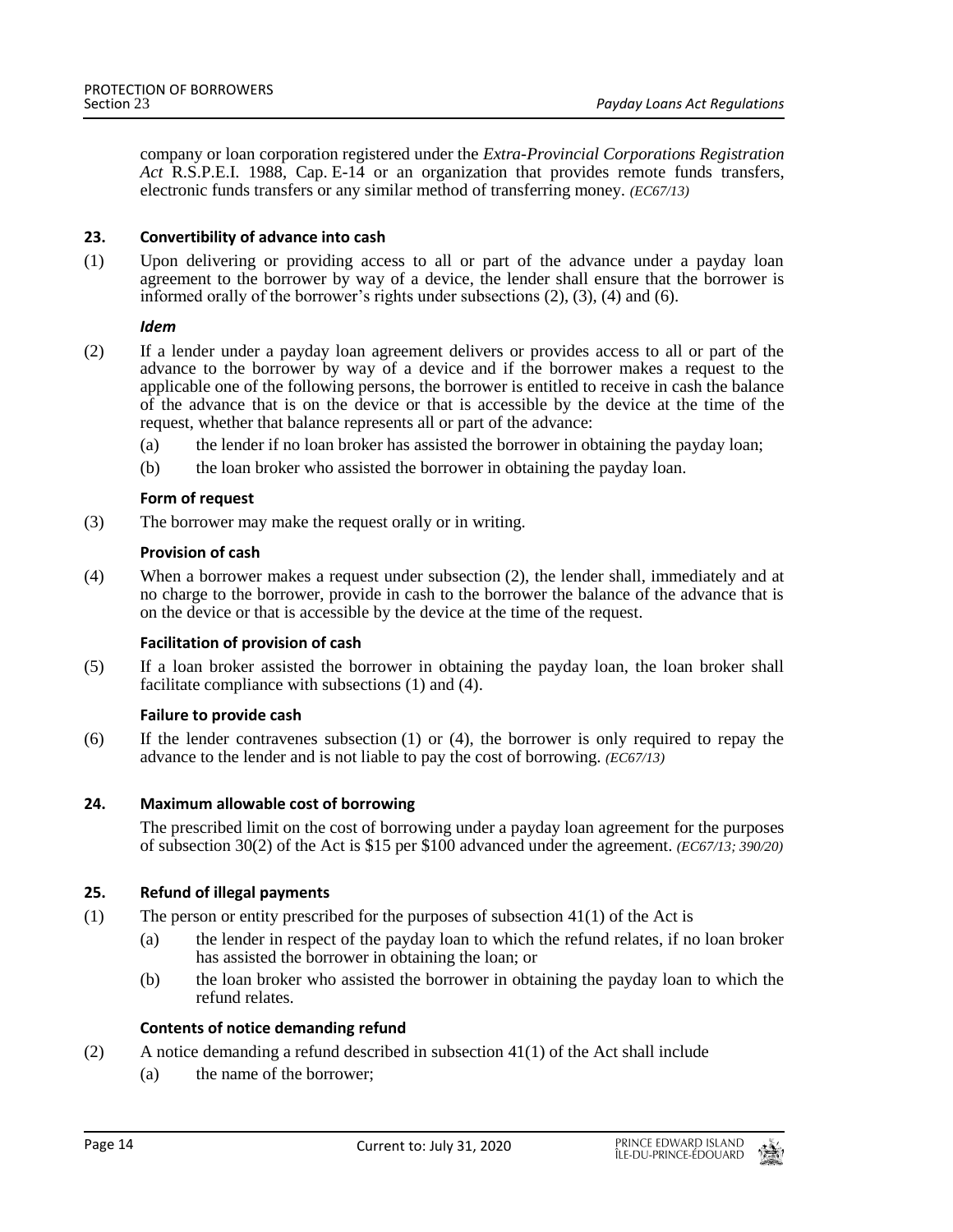- (b) a telephone number, if any, at which the borrower may be contacted;
- (c) a statement that the borrower demands a refund;
- (d) the grounds on which the borrower demands the refund; and
- (e) a statement of the amount of the charge, if any, of which the borrower demands recovery if the charge is a charge levied against the borrower as described in subsection 33(1).

### **Immediate forwarding of notice**

(3) A loan broker who, under clause (1)(b), receives a notice demanding a refund under subsection 41(1) of the Act shall immediately forward the notice to the lender in respect of the payday loan to which the refund relates.

### **Delivery of payment to borrower**

- (4) If the borrower gives a notice demanding a refund in accordance with subsection 41(1) of the Act, the lender shall ensure that the refund is paid to the borrower and, subject to subsection (6), shall ensure that it is sent by regular mail to the address of the borrower mentioned in subsection (5) by the end of
	- (a) the second day after the time that the recipient of the notice receives the notice, if the recipient is open for business on that day; or
	- (b) the next day that the recipient of the notice is open for business following the second day described in clause (a), if the recipient is not open for business on that second day.

### **Address of borrower**

- (5) For the purposes of subsection (4), the address of the borrower shall be
	- (a) the address that the borrower specifies when the borrower gives the notice demanding the refund; or
	- (b) the address, if any, of the borrower set out in the payday loan agreement, if the borrower does not specify an address under clause (a).

# **Availability of payment**

- (6) The lender shall ensure that the refund is available for the borrower to collect in person, by the end of the time period described in subsection (4), from the recipient of the borrower's notice demanding the refund if
	- (a) there is no address for the borrower set out in the payday loan agreement, if any, relating to the payday loan and the borrower does not specify an address when giving the notice; or
	- (b) the borrower indicates in the notice that the borrower intends to collect the refund in person.

# **Facilitation of payment to borrower**

(7) If a loan broker assisted the borrower in obtaining the payday loan, the loan broker shall facilitate compliance with subsections (4) and (6). *(EC67/13)*

# **26. Subsequent payday loan agreements**

The Registrar may specify what constitutes sufficient proof for the purposes of clauses  $33(1)(b)$  and  $(3)(b)$  of the Act in the circumstances that the Registrar specifies with respect to the particular borrower involved. *(EC67/13)*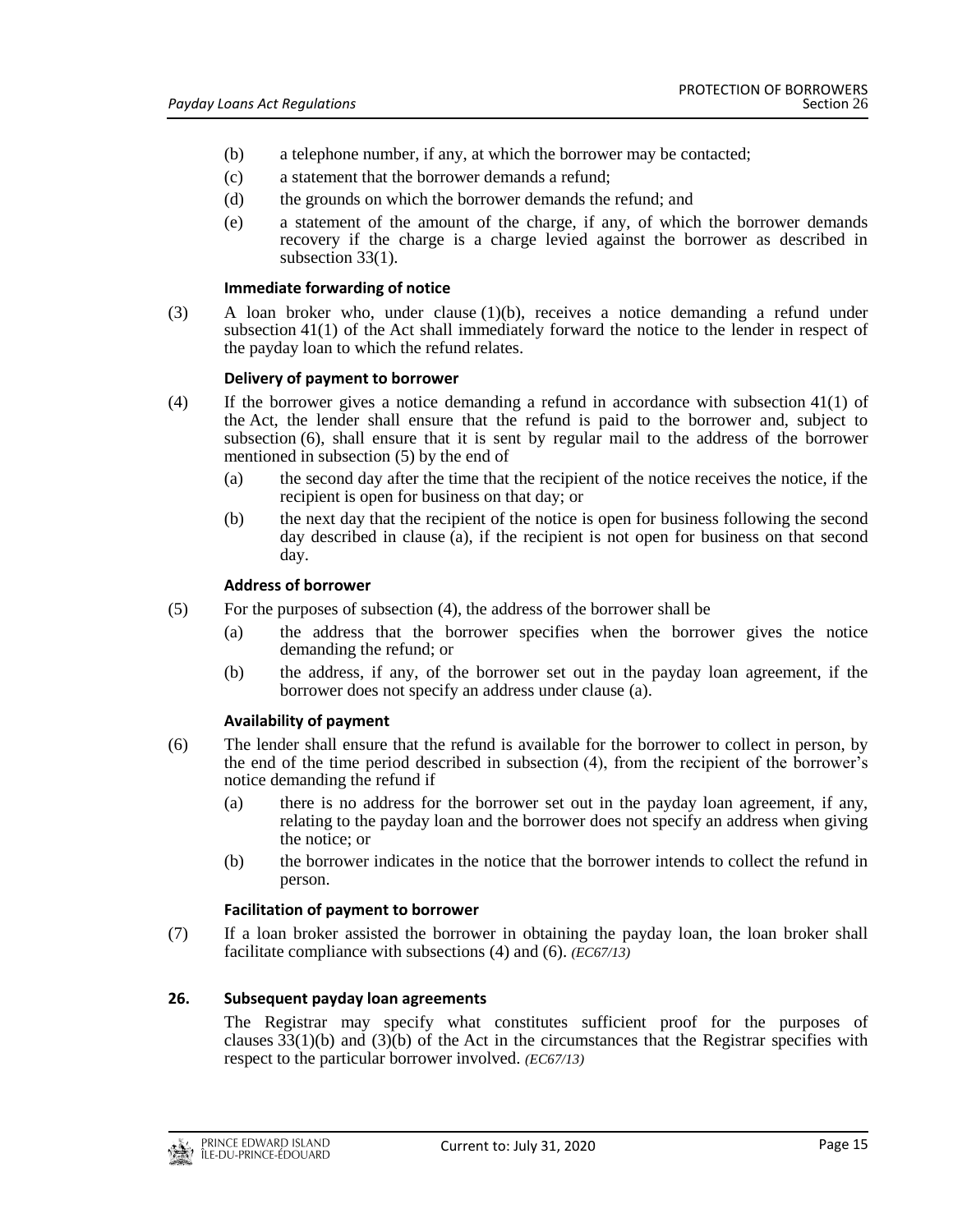# **PROHIBITED PRACTICES**

#### **27. Definitions**

#### (1) In this section

- (a) "**contact**" includes communication by e-mail or voice mail;
- (b) "**spouse**" means a spouse as defined in clause 29(1)(b) of the *Family Law Act* R.S.P.E.I. 1988, Cap. F-2.1.

### **Prohibited contacts**

(2) No licensee shall contact or attempt to contact the borrower's spouse, a member of the borrower's family or household, or a relative, friend, neighbour or acquaintance of the borrower in respect of a payday loan.

#### **Prohibited contact with employer**

- (3) Except with the consent of the borrower, no licensee shall contact an employer of a borrower or any employees of that employer unless
	- (a) the contact occurs before the borrower enters into a payday loan agreement; and
	- (b) the contact is for the sole purpose of confirming the borrower's employment, length of employment, employment income, occupation or business address. *(EC67/13)*

#### **28. Goods and services other than loan**

(1) A lender shall ensure that all applications for a payday loan and all documentation relating to such an application or a payday loan agreement are not used for any purpose other than providing a payday loan and are not used in connection with any other good or service.

#### **No conditions**

(2) A lender shall not require a borrower to transact in any good or service, other than a payday loan, as a condition of entering into a payday loan agreement.

#### **No provision of other good or service**

(3) A licensee, acting on the licensee's own behalf or on behalf of any other person, shall not offer to provide or provide any good or service in connection with a payday loan agreement, other than the payday loan, whether or not it is provided for consideration.

# **No facilitation of other good or service**

(4) No loan broker shall facilitate a contravention of subsection (1) or (2).

# **Borrower liable to repay advance but not cost of borrowing**

(5) If a lender contravenes subsection (1) or (2) or if a licensee contravenes subsection (3), the borrower is only required to repay the advance to the lender and is not liable to pay the cost of borrowing.

# **Device with respect to a payday loan**

(6) For greater certainty, a device with respect to a payday loan agreement shall be considered to be part of the payday loan. *(EC67/13)*

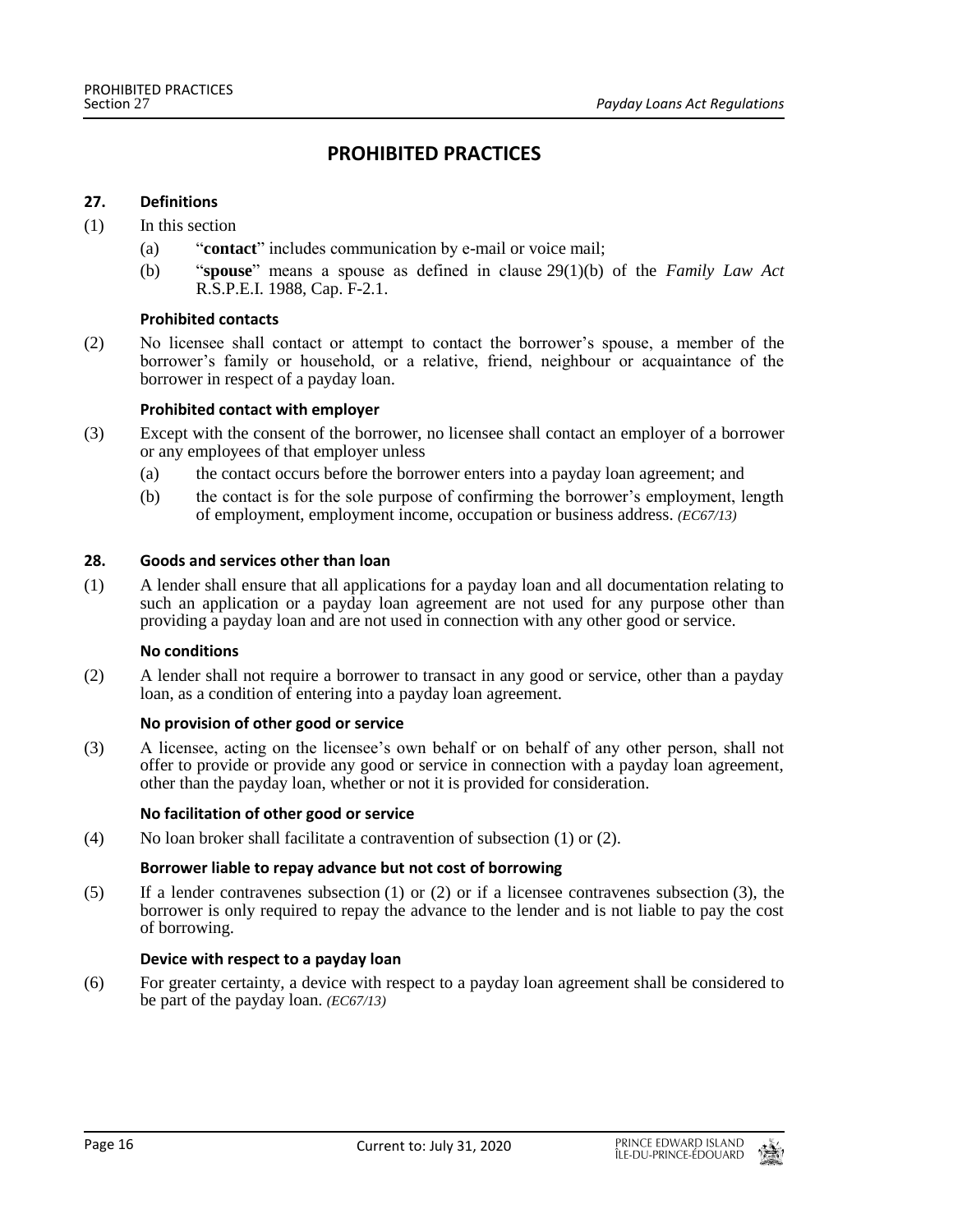#### **29. No wage assignment from borrower**

(1) No lender under a payday loan agreement shall request or accept an assignment of wages or any part of them from the borrower.

#### **No facilitation of wage assignment**

(2) No loan broker shall facilitate a contravention of subsection (1).

#### **Borrower liable to repay advance but not cost of borrowing**

(3) If a lender contravenes subsection (1), the borrower is only required to repay the advance to the lender and is not liable to pay the cost of borrowing. *(EC67/13)*

#### **30. No future payments** *re* **one payday loan may be applied to another payday loan**

(1) No lender in respect of a payday loan shall, without the borrower's consent, use any post-dated cheques, pre-authorized debits or future payments of a similar nature received from the borrower under a payday loan agreement by applying them to a payday loan made under another payday loan agreement.

#### **No use of information without consent**

(2) No licensee in respect of a payday loan shall, without the borrower's consent, use any information obtained from the borrower in connection with the loan for any purpose not connected with the loan, including to obtain payment in respect of another payday loan.

#### **No facilitation of future payments or use of information without consent**

(3) No loan broker shall facilitate a contravention of subsection (1) or (2).

#### **Not liable to pay cost of borrowing**

(4) If there is a contravention of subsection (1) or (2) with respect to a payday loan agreement, the borrower is only required to repay the advance to the lender and is not liable to pay the cost of borrowing. *(EC67/13)*

#### **31. Devices used to deliver an advance not in cash**

(1) No licensee in respect of a payday loan agreement in which the licensee was involved shall refuse to disclose the balance on the device or accessible by the device to the borrower at the request of the borrower or shall charge the borrower a fee for disclosing that balance.

#### **Borrower liable to repay advance but not cost of borrowing**

(2) If a licensee contravenes subsection (1), the borrower is only required to repay the advance to the lender and is not liable to pay the cost of borrowing.

#### **No unreasonable replacement charge**

(3) No licensee in respect of a payday loan agreement in which the licensee was involved shall charge the borrower an amount that is not reasonable to replace the device.

#### **No facilitation of contravention**

(4) No loan broker shall facilitate a contravention of subsection (1) or (3). *(EC67/13)*

#### **32. Time for payments**

(1) A licensee shall not request or require the borrower under a payday loan agreement to do any of the following or suggest to the borrower that the borrower do any of the following: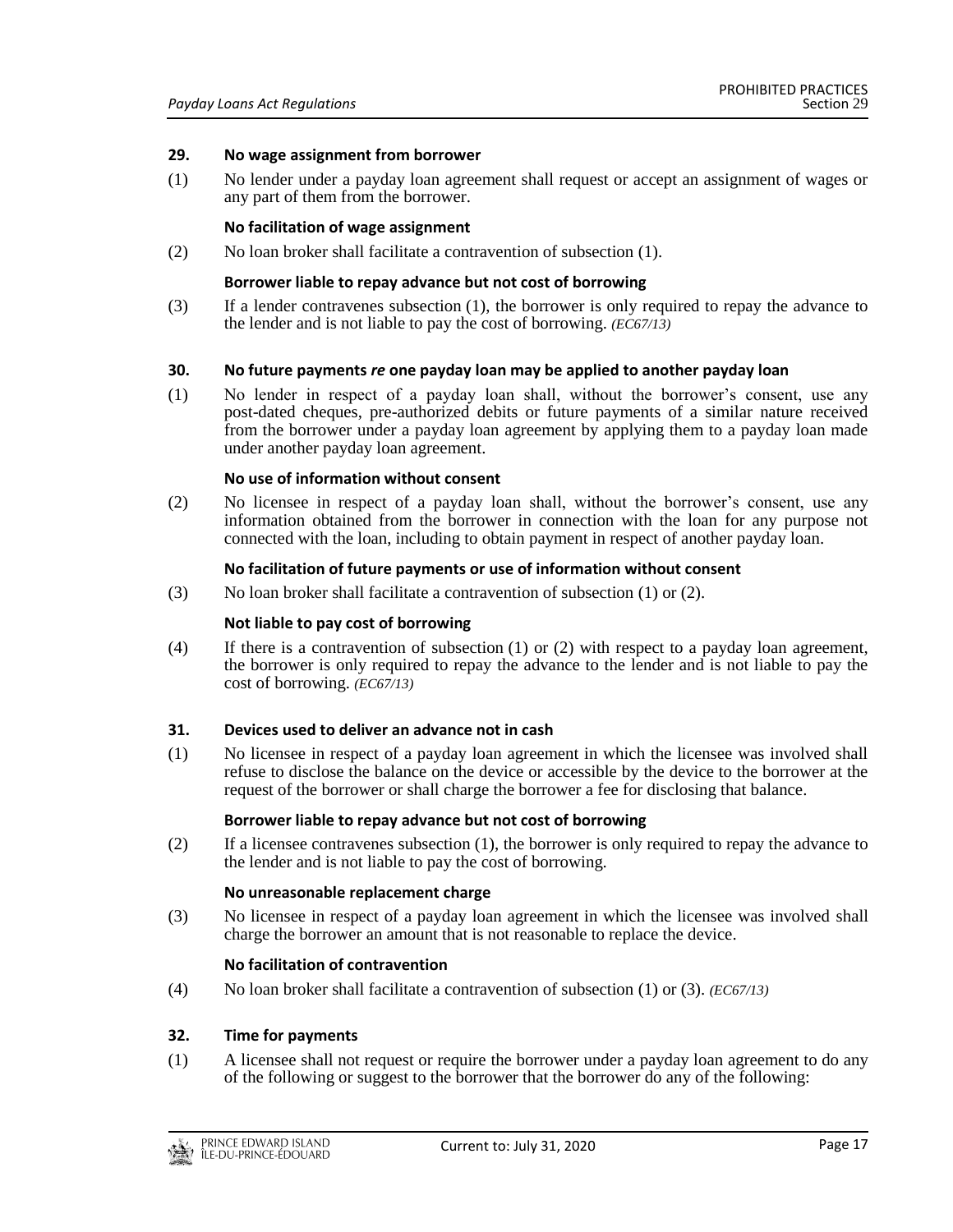- (a) repay or pay the advance or any part of it to the lender or anyone else until the end of the term of the agreement;
- (b) pay the cost of borrowing or any part of it to anyone until the end of the term of the agreement.

### **No request or requirement to contravene subsection (1)**

(2) A licensee shall not, directly or indirectly on behalf of any other person, request or require the borrower under a payday loan agreement to do any of the actions described in clause  $(1)(a)$  or (b) or suggest to the borrower that the borrower do any of those actions.

### **Borrower liable to repay advance but not cost of borrowing**

(3) If a licensee contravenes subsection (1) or (2), the borrower is only required to repay the advance to the lender and is not liable to pay the cost of borrowing. *(EC67/13)*

### **33. No repeat processing charges**

(1) No lender under a payday loan agreement shall attempt to process the same payment instrument provided by the borrower under the agreement in exchange for the advance more than once if such a subsequent attempt would result in any charge being levied against the borrower, other than the amount of the payment.

### **No facilitation**

(2) No loan broker shall facilitate a contravention of subsection (1).

### **Not liable to pay cost of borrowing**

(3) If the lender contravenes subsection (1), the borrower is only required to repay the advance to the lender and is not liable to pay the cost of borrowing.

# **Recovery of amount of charge**

(4) If the lender contravenes subsection (1) and a charge is levied against the borrower, other than the amount of the payment, the borrower is entitled to recover the amount of the charge from the lender.

#### **Manner of recovery**

(5) The borrower may demand recovery of the charge in the same manner as the borrower is entitled, under subsection 41(1) of the Act, to demand a refund of a payment. *(EC67/13)*

# **34. Definitions**

- (1) In this section,
	- (a) "**agent**" includes any person employed, appointed or authorized by a licensee, including a collection agency,
		- (i) to collect any amount owing to the licensee under a payday loan agreement from a borrower, or
		- (ii) to deal with or to find or trace borrowers for a licensee;
	- (b) "**collection agency**" means a collection agency as defined in the *Collection Agencies Act* R.S.P.E.I. 1988, Chap. C-11;
	- (c) "**contact**" includes communication by e-mail or voice mail;
	- (d) "**licensee**" includes an agent of a licensee;
	- (e) "**person**" includes a partnership and unincorporated association.

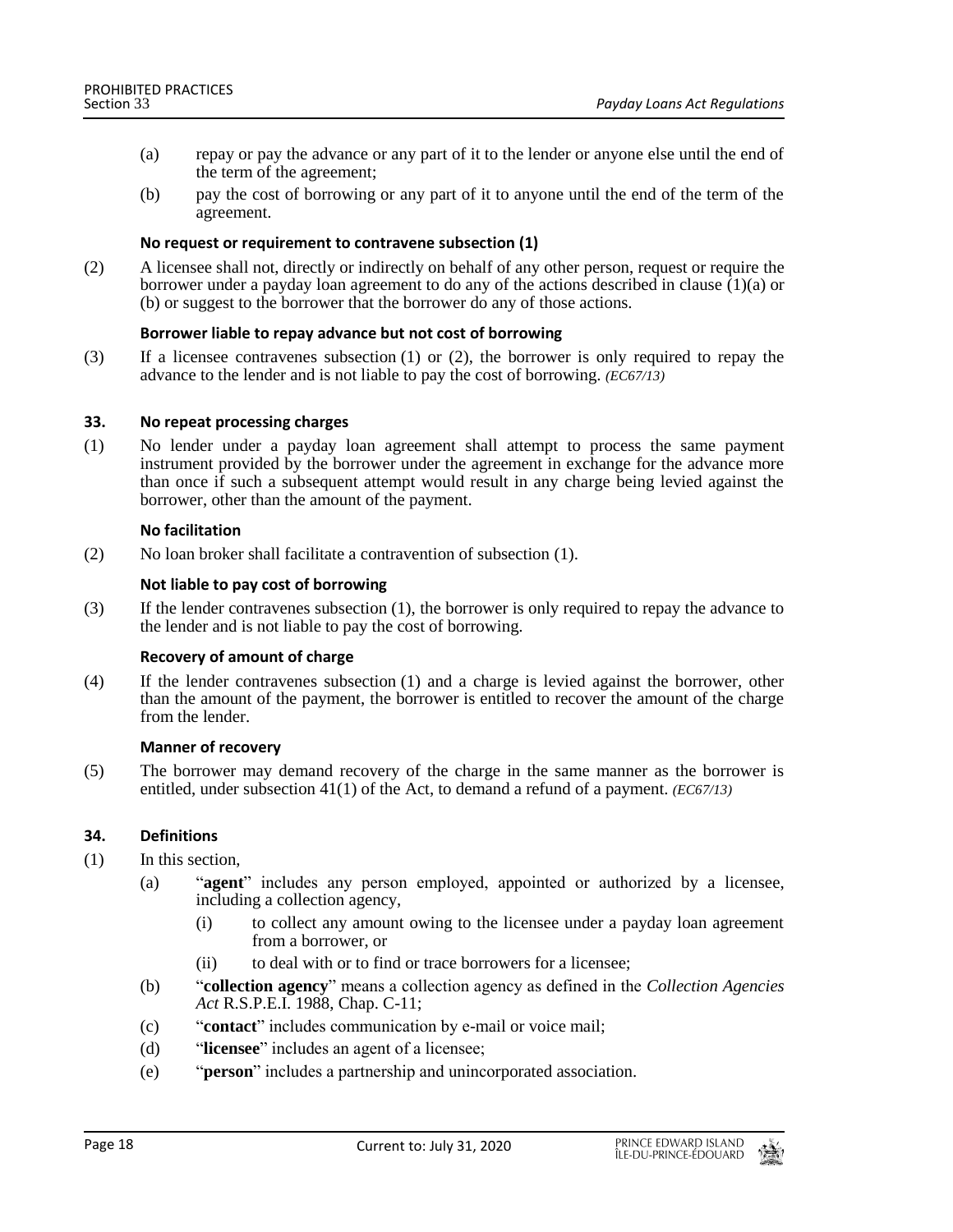# **Methods of collection**

- (2) No licensee shall
	- (a) collect or attempt to collect an amount owing under a payday loan agreement from a person who is not the borrower; or
	- (b) contact or attempt to contact a person for the purpose of collecting an amount owing under a payday loan agreement if the person has informed the licensee that the person is not the borrower, unless the licensee first takes all reasonable precautions to ensure that the person is, in fact, the borrower.

# **Prohibited conduct**

- (3) No licensee shall engage in conduct described in any of the following clauses with respect to a borrower:
	- (a) make a telephone call or call in person at any of the following times, except at the request of the borrower:
		- (i) on any day of the week, between the hours of 9 p.m. and 8 a.m. local time in Prince Edward Island,
		- (ii) notwithstanding subclause (i), on any holiday listed in subsection (4);
	- (b) publish or threaten to publish the borrower's failure to pay;
	- (c) use threatening, profane, intimidating or coercive language;
	- (d) use undue, excessive or unreasonable pressure;
	- (e) communicate or attempt to communicate by a means that enables the charges or costs of communication to be payable by the borrower;
	- (f) otherwise communicate in a manner or with a frequency that constitutes harassment.

# **Holidays**

- (4) For the purposes of subclause  $(3)(a)(ii)$ , the following days are holidays:
	- (a) New Year's Day;
	- (b) Islander Day;
	- (c) Good Friday;
	- (d) Victoria Day;
	- (e) Canada Day;
	- (f) Labour Day;
	- (g) Thanksgiving Day;
	- (h) Christmas Day;
	- (i) Sundays. *(EC67/13)*

# **35. False information**

No licensee shall, in respect of a payday loan in default, give any person, directly or indirectly, by implication or otherwise, any false, misleading or deceptive information with respect to a payday loan. *(EC67/13)*

# **36. Expiry of payday loan agreement**

(1) A lender shall not enter into a payday loan agreement with a borrower if the term of the agreement ends before the day on which the borrower is next regularly due to receive income.